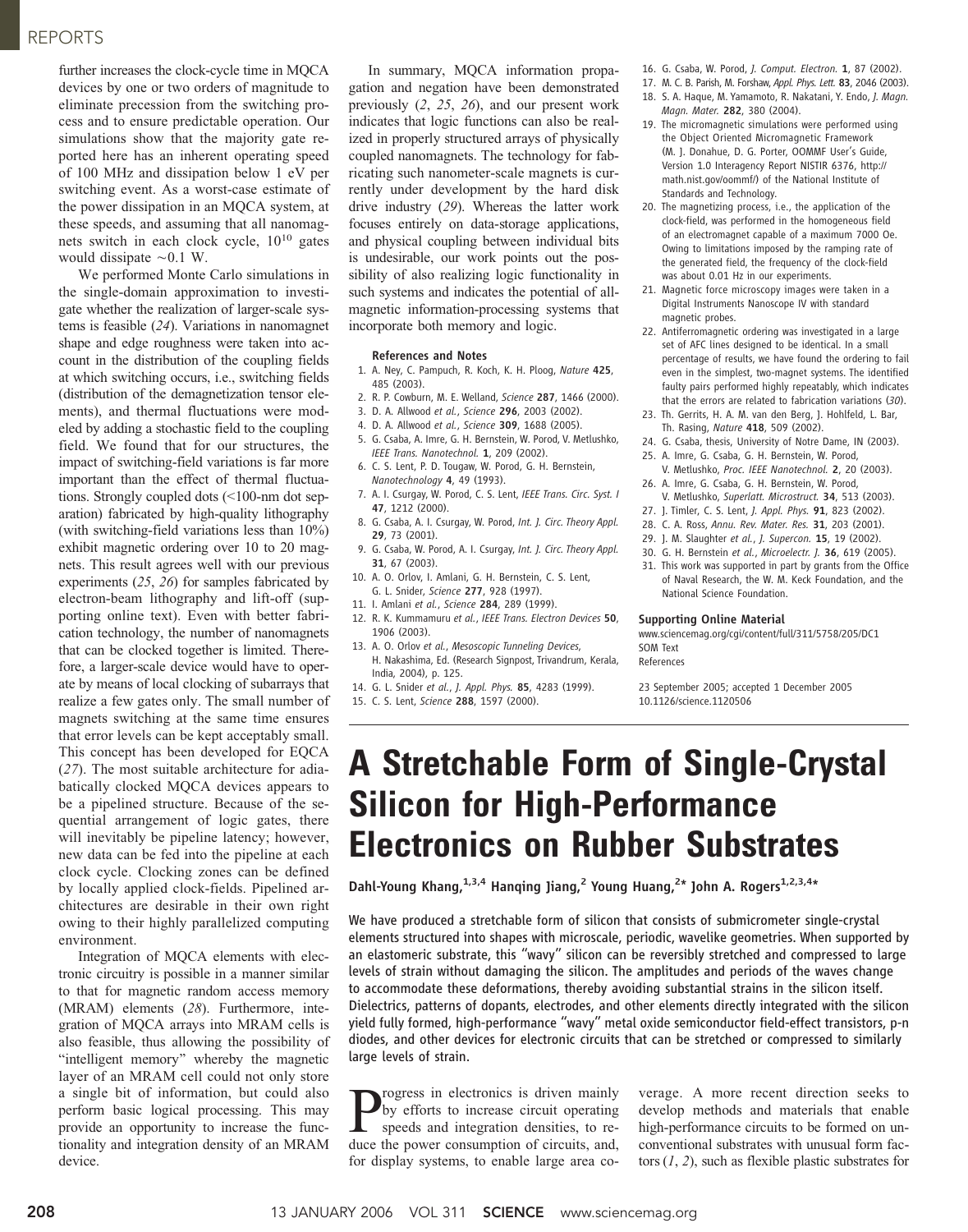paperlike displays and optical scanners  $(3-7)$ , spherically curved supports for focal plane arrays  $(8, 9)$ , and conformable skins for integrated robotic sensors (10, 11). Many electronic materials can provide good bendability when prepared in thin-film form and placed on thin substrate sheets  $(12-17)$  or near neutral mechanical planes in substrate laminates (18, 19). In these cases, the strains experienced by the active materials during bending can remain well below the typical levels required to induce fracture  $(\sim 1\%)$ . Full stretchability, a much more challenging characteristic, is required for devices that can flex, stretch, or reach extreme levels of bending as they are operated or for those that can be conformally wrapped around supports with complex curvilinear shapes. In these systems, strains at the circuit level can exceed the fracture limits of nearly all known electronic materials, especially those that are well developed for established applications. This problem can be circumvented, to some extent, with circuits that use stretchable conducting wires to interconnect electronic components (such as transistors) supported by rigid isolated islands (20–25). Promising results can be obtained with this strategy, although it is best suited to applications that can be achieved with active electronics at relatively low coverages. We report a different approach, in which stretchability is achieved directly in thin films of high-quality, single-crystal Si that have micrometer-scale, periodic, "wave"-like geometries. These structures accommodate large compressive and tensile strains through changes in the wave amplitudes and wavelengths rather than through potentially destructive strains in the materials themselves. Integrating such stretchable wavy Si elements with dielectrics, patterns of dopants, and thin metal films leads to high-performance, stretchable electronic devices.

Figure 1 presents a fabrication sequence for wavy, single-crystal Si ribbons on elastomeric (rubber) substrates. The first step (top panel) involves photolithography to define a resist layer on a Si-on-insulator (SOI) wafer, followed by etching to remove the exposed parts of the top Si. Removing the resist with acetone and then etching the buried SiO<sub>2</sub> layer with concentrated hydrofluoric acid releases the ribbons from the underlying Si substrate. The ends of the ribbons connect to the wafer to prevent them from washing away in the etchant. The widths (5 to 50  $\mu$ m) and lengths ( $\sim$  15 mm) of the resist lines define the dimensions of the ribbons. The thickness of the top Si (20 to 320 nm) on

the SOI wafers defines the ribbon thicknesses. In the next step (middle panel), a flat elastomeric substrate [poly(dimethylsiloxane) (PDMS), 1 to 3 mm thick] is elastically stretched and then brought into conformal contact with the ribbons. Peeling the PDMS away lifts the ribbons off of the wafer and leaves them adhered to the PDMS surface. Releasing the strain in the PDMS (that is, the prestrain) leads to surface deformations that cause well-defined waves to form in the Si and the PDMS surface (Fig. 2, A and B). The relief profiles are sinusoidal (top panel, Fig. 2C), with periodicities between  $5$  and  $50 \mu m$  and amplitudes between  $100 \text{ nm}$  and  $1.5 \mu \text{m}$ , depending on the thickness of the Si and the level of prestrain in the PDMS. For a given system, the periods and amplitudes of the waves are uniform to within  $\sim$  5% over large areas (several square centimeters). The flat morphology of the PDMS between the ribbons and the absence of correlated phases in waves of adjacent ribbons suggest that the ribbons are not strongly coupled mechanically. Figure 2C (bottom panel) shows micro-Raman measurements of the Si peak, measured as a function of distance along one of the wavy ribbons. The results provide insights into the stress distributions.

The behavior in this static wavy configuration is consistent with nonlinear analysis of the initial buckled geometry in a uniform, thin, high-modulus layer on a semi-infinite lowmodulus support (26, 27)

$$
\lambda_0 = \frac{\pi h}{\sqrt{\epsilon_c}}, \ A_0 = h \sqrt{\frac{\epsilon_{pre}}{\epsilon_c} - 1} \qquad (1)
$$

where  $\varepsilon_c = 0.52 \left[ \frac{E_{\text{PDMS}} (1 - v_{\text{Si}}^2)}{E_{\text{Si}} (1 - v_{\text{PDMS}}^2)} \right]^{2/3}$ is the critical

strain for buckling,  $\varepsilon_{pre}$  is the level of prestrain,  $\lambda_0$  is the wavelength, and  $A_0$  is the amplitude. The Poisson ratio is  $v$ , the Young's modulus is  $E$ , and the subscripts refer to properties of the Si or PDMS. The thickness of the Si is  $h$ . This treatment captures many features of the asfabricated wavy structures. Figure 2D shows, for example, that when the prestrain value is fixed  $(\sim 0.9\%$  for these data), the wavelengths and amplitudes both depend linearly on the Si thickness. The wavelengths do not depend on the level of prestrain (fig. S1). Furthermore, calculations that use literature values (28, 29) for the mechanical properties of the Si and PDMS ( $E_{\text{Si}}$  = 130 GPa,  $E_{\text{PDMS}}$  = 2 MPa,  $v_{\text{Si}}$  = 0.27,  $v_{\text{PDMS}} = 0.48$ ) yield amplitudes and wavelengths that are within  $\sim$ 10% (maximum deviation) of the measured values. The strains computed from the ratio of the effective lengths of the ribbons (as determined from the wavelength) to their actual lengths [as determined from surface distances measured by atomic force microscopy (AFM)], which we refer to as ribbon strains, yield values that are approximately equal to the prestrain in the PDMS, for prestrains up to  $\sim$ 3.5%. The peak

(that is, the maximum) strains in the Si itself, which we refer to as Si strains, can be estimated from the ribbon thicknesses and radii of curvature at the extrema of the waves according to  $\kappa h/2$ , where  $\kappa$  is the curvature, in regimes of strain where the waves exist and where the critical strain  $(\sim 0.03\%$  for the cases examined here) is small as compared to the peak strains associated with bending. For the data of Fig. 2, the peak Si strains are  $\sim$ 0.36 ( $\pm$ 0.08)%, which is more than a factor of 2 smaller than the ribbon strains. This Si



Fig. 1. Schematic illustration of the process for building stretchable single-crystal Si devices on elastomeric substrates. The first step (top) involves fabrication of thin (thicknesses between 20 and 320 nm) elements of single-crystal Si or complete integrated devices (transistors, diodes, etc.) by conventional lithographic processing, followed by etching of the top Si and SiO<sub>2</sub> layers of a SOI wafer. After these procedures, the ribbon structures are supported by, but not bonded to, the underlying wafer. Contacting a prestrained elastomeric substrate (PDMS) to the ribbons leads to bonding between these materials (**middle**). Peeling back the PDMS, with the ribbons bonded on its surface, and then releasing the prestrain, causes the PDMS to relax back to its unstrained state. This relaxation leads to the spontaneous formation of well-controlled, highly periodic, stretchable wavy structures in the ribbons (bottom).

<sup>&</sup>lt;sup>1</sup>Department of Materials Science and Engineering, <sup>2</sup>Department of Mechanical and Industrial Engineering, <sup>3</sup>Beckman Institute for Advanced Science and Technology, <sup>4</sup>Seitz Materials Research Laboratory, University of Illinois, Urbana-Champaign, Urbana, IL 61801, USA.

<sup>\*</sup>To whom correspondence should be addressed. E-mail: jrogers@uiuc.edu (J.A.R); huang9@uiuc.edu (Y.H.)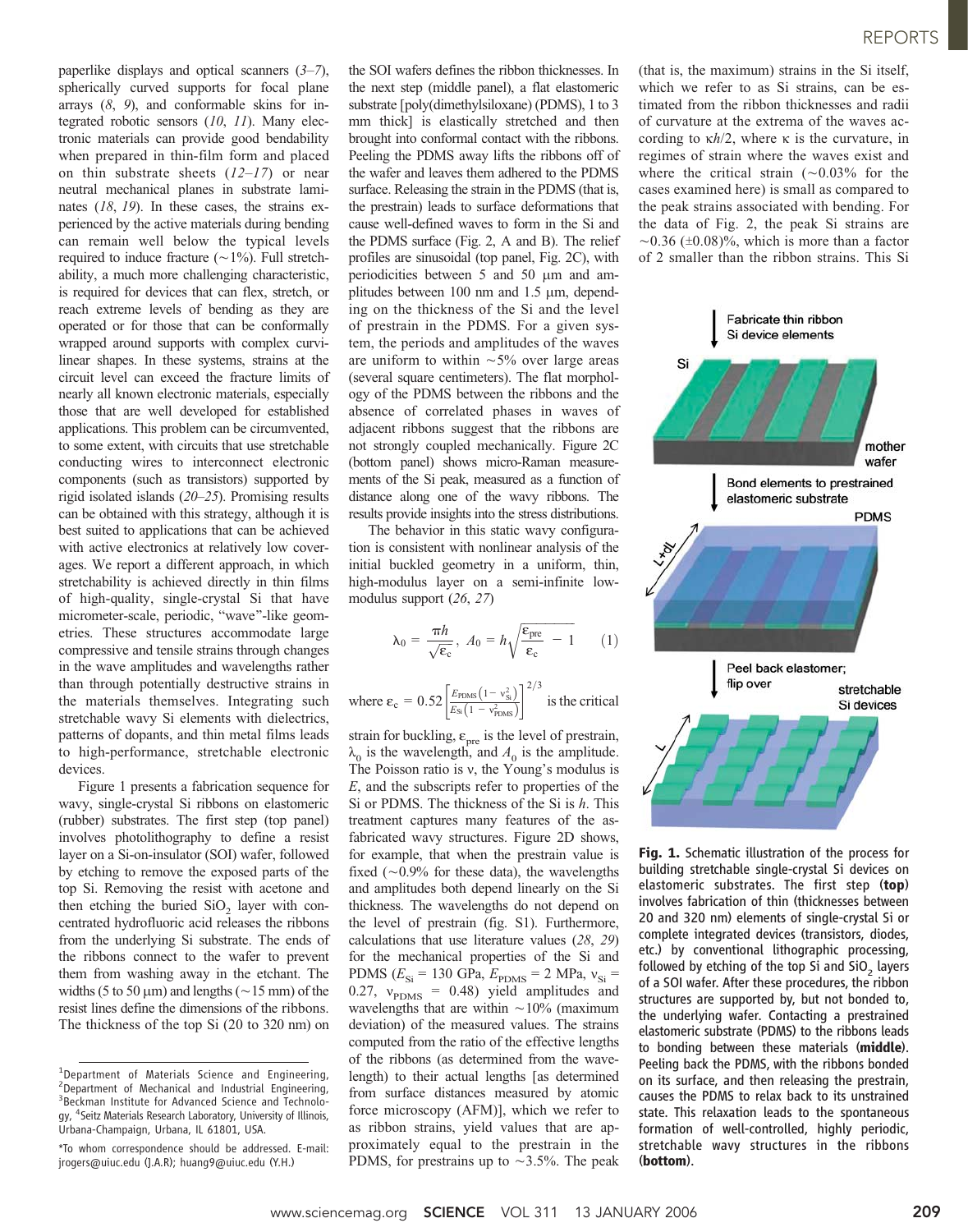Fig. 2. (A) Optical images of a large-scale aligned array of wavy, single-crystal Si ribbons (widths  $= 20 \mu m$ , spacings  $= 20 \mu m$ , thick $ness = 100$  nm) on PDMS. (B) Angled-view scanning electron micrograph of four wavy Si ribbons from the array shown in (A). The wavelengths and amplitudes of the wave structures are highly uniform across the array. (C) Surface height (top panel) and wavenumber of the Si Raman peak (bottom panel) as a function of position along a wavy Si ribbon on PDMS, measured by AFM and



Raman microscopy, respectively. The lines represent sinusoidal fits to the data. (D) Amplitudes (top panel) and wavelengths (bottom panel) of wavy Si ribbons as a function of the thickness of the Si, all for a given level of prestrain in the PDMS. The lines correspond to calculations, without any fitting parameters.

Fig. 3. (A) Atomic force micrographs (left panels) and relief profiles (right panels; the lines are the sinusoidal fits to experimental data) of wavy single-crystal Si ribbons (width  $= 20 \mu m$ , thickness  $= 100$  nm) on PDMS substrates. The top, middle, and bottom panels correspond to configurations when the PDMS is strained along the ribbon lengths by –7% (compression), 0% (unperturbed), and 4.7% (stretching), respectively, measured at slightly different locations. (B) Average amplitudes (black) and changes in wavelength (red) of wavy Si ribbons as a function of strain applied to the PDMS



substrate (top panel). For the wavelength measurements, different substrates were used for tension (circles) and compression (squares). Peak Si strains as a function of applied strain are shown in the bottom panel. The lines in these graphs represent calculations, without any free fitting parameters.

strain is the same for all ribbon thicknesses, for a given prestrain (fig. S2). The resulting mechanical advantage, in which the peak Si strain is substantially less than the ribbon strain, is critically important for achieving stretchability. Buckled thin films have also been observed in metals and dielectrics evaporated or spin-cast onto PDMS (in contrast to preformed, transferred, single-crystal elements and devices, as described here)  $(30-32)$ .

The dynamic response of the wavy structures to compressive and tensile strains applied to the elastomeric substrate after fabrication is of primary importance for stretchable electronic devices. To reveal the mechanics of this process, we measured the geometries of wavy Si ribbons by AFM as force was applied to the PDMS to compress or stretch it parallel to the long dimension of the ribbons. This force creates strains both along the ribbons and perpendicular to them, due to the Poisson effect. The

perpendicular strains lead primarily to deformations of the PDMS in the regions between the ribbons. The strains along the ribbons, on the other hand, are accommodated by changes in the structure of the waves. The three-dimensional height images and surface profiles in Fig. 3A present representative compressed, unperturbed, and stretched states (collected from slightly different locations on the sample). In these and other cases, the ribbons maintain their sinusoidal (lines in the right-hand panels of Fig.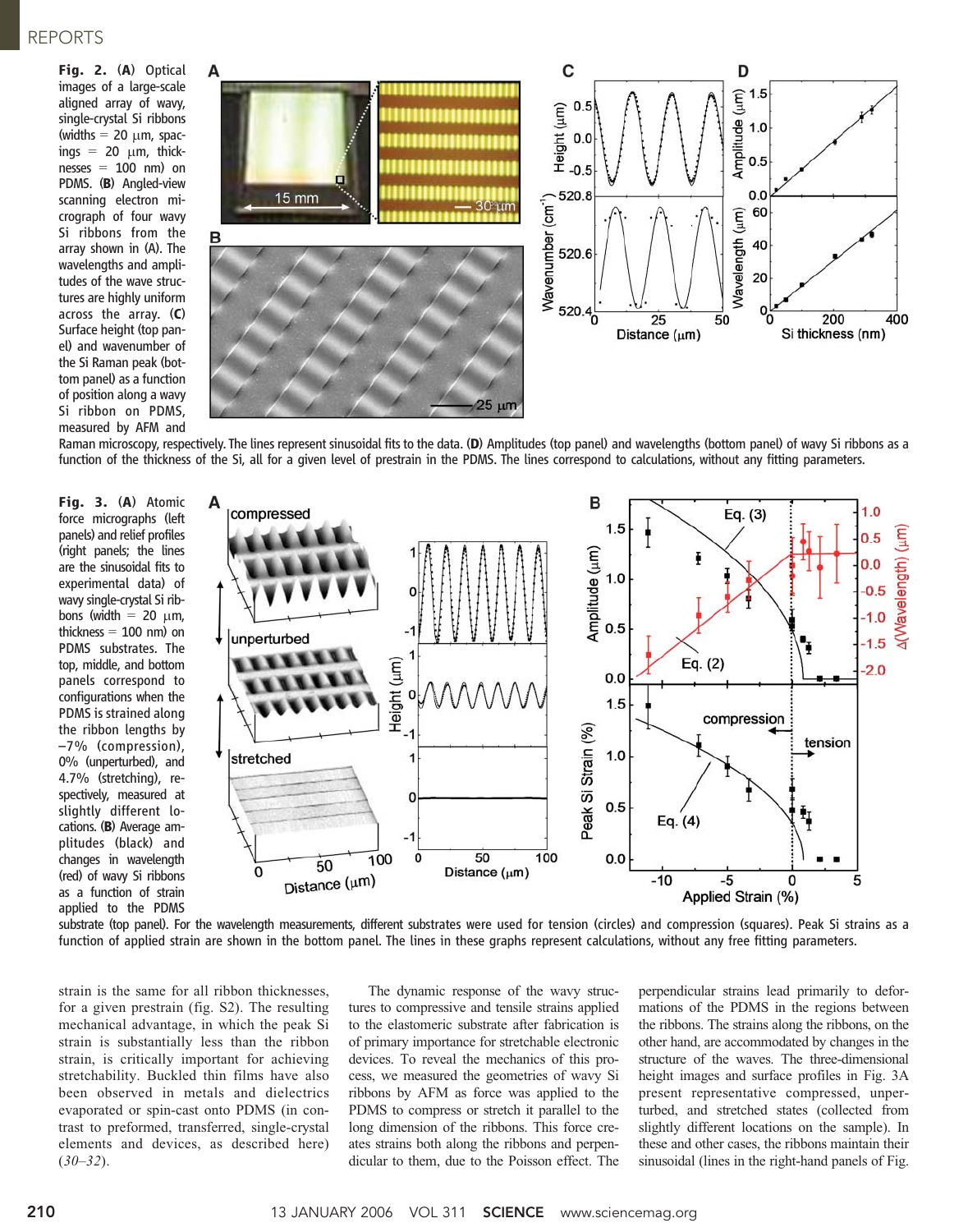

Fig. 4. (A) Optical images of a stretchable singlecrystal Si p-n diode on a PDMS substrate at –11% (top), 0% (middle), and 11% (bottom) applied strains. The Al regions correspond to thin (20 nm) Al electrodes; the pink and green regions correspond to n (boron)– and p (phosphorous)– doped areas of the Si. (B) Current density as a function of bias voltage for stretchable Si p-n diodes, measured at various levels of applied strain. The curves labeled ''light'' and ''dark'' correspond to devices exposed to or shielded from ambient light, respectively. The solid curves show modeling results. (C) Current-voltage characteristics of a stretchable Schottky-barrier Si MOSFET, measured at –9.9%, 0%, and 9.9% applied strains (the gate voltage varied from 0 V to  $-5$  V, with a 1-V step).

3A) shapes during deformation, in which approximately half of the wave structure lies beneath the unperturbed position of the PDMS surface, as defined by the regions between the ribbons (fig. S3). Figure 3B shows the wavelength and amplitude for compressive (negative) and tensile (positive) applied strains relative to the unperturbed state (zero). The data correspond to averaged AFM measurements collected from a large number  $(>50)$  of ribbons per point. The applied strains were determined from the measured end-to-end dimensional changes of the PDMS substrate. Direct surface measurements by AFM, as well as contour integrals evaluated from the sinusoidal wave shapes, show that the applied strains are equal to the ribbons strains (fig. S4) for the cases examined here. [The small-amplitude  $(\leq 5$  nm) waves that persist at tensile strains larger than the prestrain minus the critical strain might result from slight slippage of the Si during the initial buckling process. The computed peak Si strains and ribbon strains in this small- (or zero-) amplitude regime underestimate the actual values.] The results indicate two physically different responses of the wavy ribbons to applied strain. In tension, the waves evolve in a non-intuitive way: The wavelength does not change appreciably with applied strain, which is consistent with post-buckling mechanics. Instead, changes in amplitude accommodate the strain. In this regime, the Si strain decreases as the PDMS is stretched; it reaches  $\sim 0\%$  when the applied strain equals the prestrain. By contrast, in compression, the wavelengths decrease and amplitudes increase with increasing applied strain. This mechanical response is similar to that of an accordion bellows, which is qualitatively different than the behavior in tension. During compression, the Si strain increases with the applied strain, due to the decreasing radii of curvature at the wave peaks and troughs. The rates of increase and magnitudes of the Si strains are, however, both much lower than the ribbon strains, as shown in Fig. 3B. These mechanics enable stretchability.

The full response in regimes of strain consistent with the wavy geometries can be quantitatively described by equations that give the dependence of the wavelength  $\lambda$  on its value in the initial buckled state,  $\lambda_0$ , and the applied strain  $\varepsilon$ <sub>applied</sub> according to

$$
\lambda = \begin{cases} \lambda_0 & \text{for tension} \\ \lambda_0 (1 + \epsilon_{\text{applied}}) & \text{for compression} \end{cases} \tag{2}
$$

This tension/compression asymmetry can arise, for example, from slight reversible separations between the PDMS and the raised regions of Si, formed during compression. For this case, as well as for systems that do not exhibit this asymmetric behavior, the wave amplitude  $A$ , for both tension and compression, is given by a single expression, valid for modest strains  $($  <math display="inline">\leq 10 to 15%) (33)

$$
A = \sqrt{A_0^2 - h^2 \frac{\varepsilon_{\text{applied}}}{\varepsilon_{\text{c}}}} = h \sqrt{\frac{\varepsilon_{\text{pre}} - \varepsilon_{\text{applied}}}{\varepsilon_{\text{c}}} - 1}
$$
(3)

where  $A_0$  is the value corresponding to the initial buckled state. These expressions yield quantitative agreement with the experiments

without any parameter fitting, as shown in Fig. 3A. When the waviness, which accommodates the tensile/compressive strains, remains, the peak Si strain is dominated by the bending term and is given by (33)

$$
\epsilon_{Si}^{peak} = 2 \epsilon_c \sqrt{\frac{\epsilon_{pre} \text{ -- } \epsilon_{applied}}{\epsilon_c} - 1} \qquad (4)
$$

which agrees well with the strain measured from curvature in Fig. 3B (see also fig. S5). Such an analytic expression is useful to define the range of applied strain that the system can sustain without fracturing the Si. For a prestrain of 0.9%, this range is –27% to 2.9% if we assume that the Si failure strain is  $\sim$  2% (for either compression or tension). Controlling the level of prestrain allows this range of strains (that is, nearly 30%) to balance desired degrees of compressive and tensile deformability. For example, a prestrain of 3.5% (the maximum that we examined) yields a range of –24% to 5.5%. Such calculations assume that the applied strain equals the ribbon strain, even at extreme levels of deformation. Experimentally, we find that these estimates are often exceeded because of the ability of the PDMS beyond the ends of the ribbons and between the ribbons to accommodate strains, so that the applied strain is not completely transferred to the ribbons.

We have created functional, stretchable devices by including at the beginning of the fabrication sequence (Fig. 1, top panel) additional steps to define patterns of dopants in the Si, thin metal contacts, and dielectric layers using conventional processing techniques (33). Twoand three-terminal devices, diodes, and transistors, respectively, fabricated in this manner provide basic building blocks for circuits with advanced functionality. A dual transfer process in which the integrated ribbon devices were first lifted off of the SOI onto an undeformed PDMS slab, and then to a prestrained PDMS substrate, created wavy devices with metal contacts exposed for probing. Figure 4, A and B, show optical images and electrical responses of a stretchable p-n–junction diode for various levels of strain applied to the PDMS. We observed no systematic variation in the electrical properties of the devices when stretched or compressed, to within the scatter of the data. (The deviation in the curves is due mainly to variations in the quality of probe contacts.) As expected, these p-n–junction diodes can be used as photodetectors (at reverse-biased state) or as photovoltaic devices, in addition to their use as normal rectifying devices. The photocurrent density was  $\sim$ 35 mA/cm<sup>2</sup> at a reverse bias voltage of  $\sim$ -1V. At forward bias, the short-circuit current density and open-circuit voltage were  $\sim$  17 mA/cm<sup>2</sup> and 0.2 V, respectively, which yields a fill factor of 0.3. The shape of the response is consistent with modeling (solid curves in Fig. 4B). The device properties do not change substantially, even after